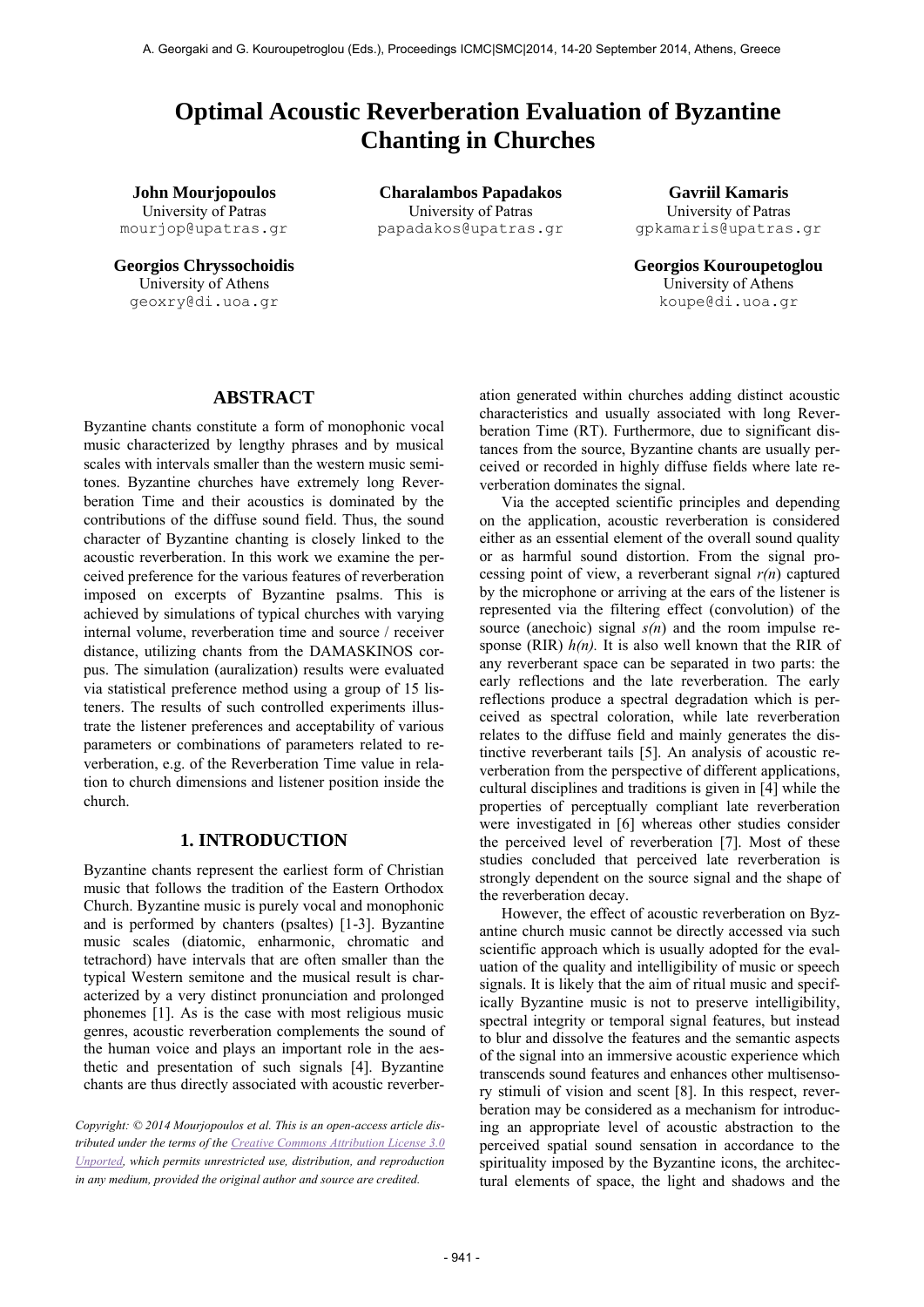scent of incenses. The intermingling of these elements may be considered to lead towards the "…representation (*eikon)* as enactment, an in-spiriting or *empsychosis* of *pneuma* (spirit) in matter…" [8].

Given the importance of reverberation (especially via such late, diffuse field effects), in the Byzantine chanting, it is likely that the evolution of the musical form of these chants has been also influenced by the acoustics of the Byzantine churches. This aspect has been discussed in [8] pointing out the construction of Hagia Sophia church with its excessive reverberation (estimated RT  $\approx$  10 sec), has lead to the evolution of different types of music which were incorporated into the Byzantine liturgical tradition: the *kontakion* of Romanos Melodos (around 555), a chanted sermon and the *Cheroubikon*, a special hymn performed at the offertory procession. Following such developments, the *asmatike akolouthia* emerged as a combination and sequence of solo, choir and congregation parts.

To assess the perceived effects of the Byzantine chants, an earlier paper by the authors [9] has investigated the significance of reverberation and suppression of it (dereverberation) for extreme RT conditions, such as the ones found in big churches especially on excerpts from Byzantine chants. Two subjective tests were conducted one for evaluating the perceived reverberation on excerpts of Byzantine chants and the second to assess the effect of adding artificial reverberation in already reverberant recordings as well as in dereverberating such recordings. The results had shown that reverberation discrimination is possible, especially when listeners have the option to focus in certain signal components that reveal the inherent characteristics of the reverberation processing. On the other hand, the identification of dereverberation processing was not as easy, since in most cases the addition of artificial reverberation probably masked the dereverberation effect. Furthermore, listeners were able to discriminate between different RT conditions.

To complement this study, the current work focuses on more detailed aspects of reverberation. Here, typical Byzantine church spaces have been simulated via acoustic software [10], where specific parameters (church size, reverberance, source-receiver position, etc.) were varied. Excerpts corresponding to two chants were extracted from the DAMASKINOS corpus [3, 11], reverberant signals were created and listeners were asked for their preference for each reverberation scenario. The reason for the choice of listener preference test can be deduced by the previous discussion where it was stressed that the analysis of acoustic parameters themselves via the usual methodology could not necessarily correlate with the functional role and subjective preference of reverberation characteristics for supporting Byzantine chanting.

This work is organized as follows: Section 2 discusses the methodology for simulating, auralising the church reverberation on the chants and assessing listener preference, Section 3 presents the results of the analysis of these listening tests and Section 4 presents the conclusions drawn from this work.

# **2. METHOD**

#### **2.1 Auralisation**

For the purposes of this paper, excerpts from the DAMASKINOS database are used [3, 11] this being a corpus of Byzantine chants, developed by the University of Athens. It contains samples derived from selected representative professional chanters, recordings under controlled conditions in low-reverberation (semi-anechoic) conditions. These sample recordings were then convolved with the binaural room impulse response (BRIR) obtained via acoustic simulations of different churches and source / receiver configurations (explained in the following section). Let *s(n)* represent the source signal (in the discrete time domain), *rAx0x(n)* the reverberant signal received at position 0x of the virtual listener and for position Ax of the virtual source within the church (any of the 2 binaural channels) and *hAx0x(n)* being the corresponding BRIR response evaluated by the acoustic simulation program for position 0x of the virtual listener and for position Ax of the virtual source within the church (any of the 2 binaural channels). Then:

$$
r_{Ax0x}(n) = \sum_{m=1}^{M} h_{Ax0x}(n-m)s(m)
$$

#### **2.2 Simulation of church acoustics**

Probably the most famous of the Byzantine cathedrals was St. Sophia (Hagia Sophia) in Constantinople, built between 532 and 537 and being considered as the epitome of the Byzantine architecture. The church has a volume larger than  $260,000 \text{ m}^3$ , with reverberation time RT around 10 sec (at 1 kHz) [8, 12] and speech intelligibility is significantly low [12]. Although, this is a unique example of Byzantine church architecture, from the acoustics point of view it presents several important and general characteristics of Christian churches: (i) extremely diffuse field with minimal early reflections, (ii) very long RT and (iii) long distances between the source and the receiver, resulting in long delays and low direct to reverberation ratios. To simulate such acoustic properties, a 3D acoustic model of a "generic" Byzantine was implemented using a commercially available, geometric acoustic-based program [10].

The program uses 3 different algorithms to derive echogramsand acoustic parameters:

- (1) Standard ray-tracing with a spherical receiver which estimates sound pressure level, lateral energy fraction, and most known acoustic parameters,
- (2) Image Source Model (ISM), for detailed early reflection calculations, based on first order images of the main source in all the reflecting planes and second order sources created by calculating new images in all reflecting planes (except of the previously calculated). This procedure is repeated until the specified maximum arrival-time is reached.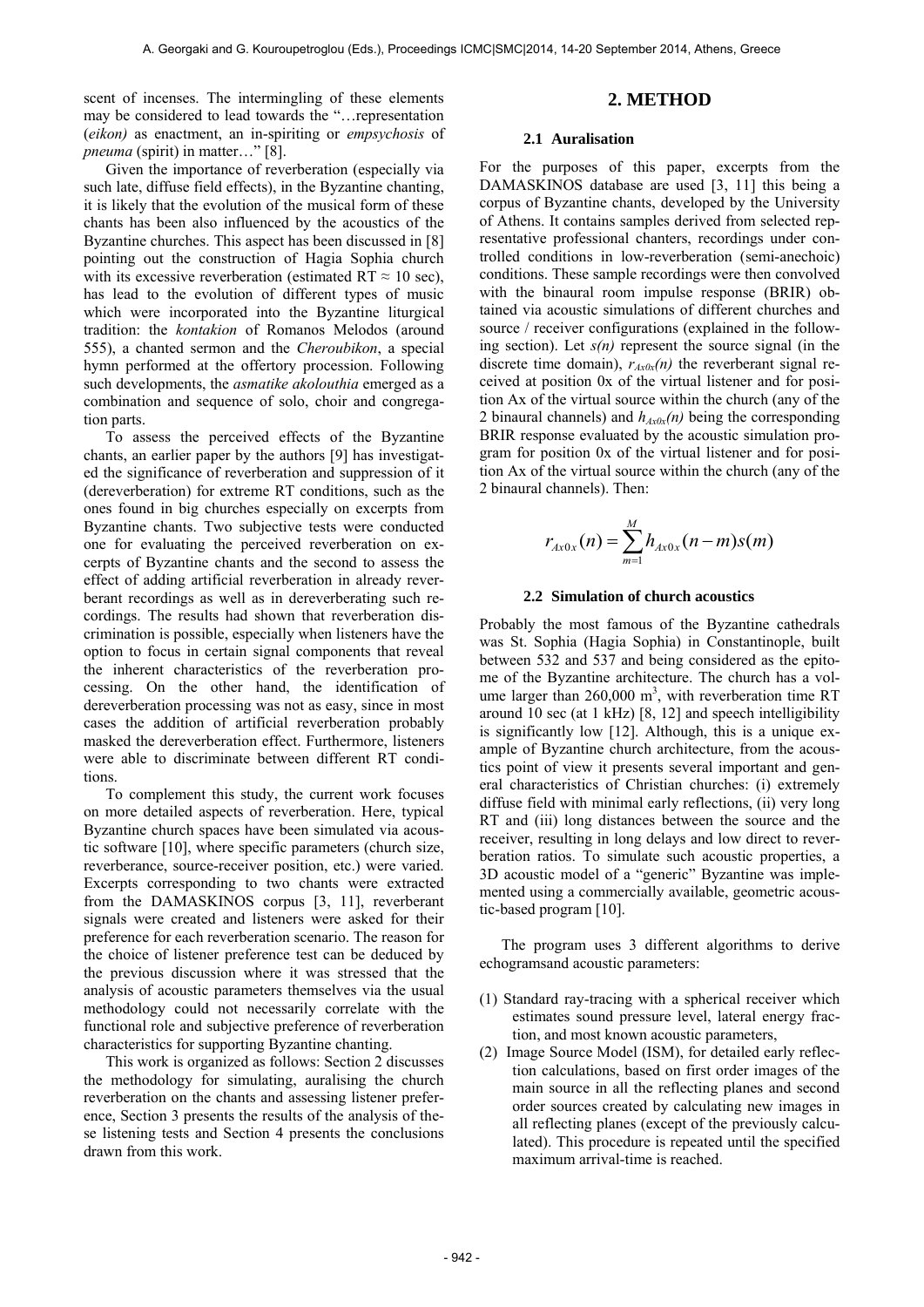(3) Randomised Tail-corrected Cone-tracing (RTC) for the full response, but handling deterministically the direct sound and first order specular and diffuse reflections. With this approach, echograms (BRIRs) for auralisation were generated.

Figure 1 shows the shape of this generic church. From this shape, 3 different versions were developed having "Small", "Medium" and "Large" acoustic features and Reverberation Time between 2.5 and 6 seconds. The geometric and acoustic properties of these models are given in Table.1.

Within each of these church models, sources were placed in positions A0 (representing the position of the priest at the altar) and positions A1 representing typical positions of the *psaltes* (chanters).

For each of these source positions, listener positions were at 01 (position at the back of the church), 02 at the vicinity of the *psaltes* (position A1x02 representing the self listening condition), 03 (a close side position) and 04 (a side medium distance position), as is shown in Figure 2. The distance of each source / receiver configuration is also given in Table 1.

## **2.3 Preference tests**

To assess the subjective preference of reverberation on Byzantine chants, a variation of the standard MUSHRA test was conducted [13] and the listeners were asked to rate the preferred amount of reverberation (the "suitability of reverberation for the specific signal") on a scale of 0-100. In such a preference test, no hidden anchor was included, but a separate reference-button allowed listeners to hear the unprocessed signal was available on the interface which is shown in Figure 3. This reference signal in this case was the original excerpt of the psalm from the DAMASKINOS database without any additional reverberation. Using the above experimental protocol, a score of 100 indicates that the subject considered the reverberant signal as being highly preferable than the original semi-anechoic; conversely a score of 0 indicates that the subject considered the reverberant test signal was totally inappropriate. The 48 different test samples produced from 2 Byzantine chant excerpts, 3 RT conditions and 8 positions were presented through headphones (S-Logic, Ultrasone AG) to the listeners.

In each experimental condition, the listener rated 3 samples (i.e one sound excerpt for 3 different RT conditions). The subjects were able to switch with their mouse between different stimuli, via a computer interface. A training session preceded the formal experiment, and the subjects were allowed to complete the test at their own pace without any interruptions from the experimenter. The experiments were conducted with 15 male and female (self-reported) normal-hearing experienced listeners. The collected data were subjected to an analysis of variance (ANOVA) to reveal whether the differences presented above are statistically significant.

# **3. RESULTS**

#### **3.1 Analysis method**

The collected data from the preference test were subjected to an analysis of variance (ANOVA) to reveal whether:

- (a) there was any systematic trend in the recorded preferences
- (b) the recorded differences are statistically significant
- (c) a significant interaction exists between different tested parameters.

Note that in order to justify statistically significant differences the result of the p-factor of the ANOVA test must be  $p < 0.05$ .

From this analysis, and with respect to points (b) and (c) above, it was found that:

- The Reverberation Time of the church was the most significant factor in the preference  $(p<0.000)$ . This is somehow obvious given that this parameter was assessed by the test.
- The type of psalm was also found to affect the preference of the listeners  $(p<0.001)$
- The source-receiver configuration and listener position also affects the preference of the listeners ( $p<0.011$ ).
- There is significant interaction between the listening position and Reverberation Time  $(p<0.038)$ .

## **3.2 Reverberation Time**

With respect to the statistically significant preferences now, as is shown in Figure 4, all listeners had a clear preference for the reverberant signal within the medium and small sized churches, compared to the original semianechoic. The preference results for the large church are marginally negative, i.e. there was a marginal (statistically insignificant) preference for the original signal.

Furthermore, most listeners had a clear preference (mean value 74.087%) for the medium sized church having a Reverberation Time of 4 seconds. Next, the listeners (mean value 53.996%) had a preference for the small sized church with a Reverberation Time of 2.5 seconds. Last, , the listeners (mean value 46.296%) had a preference for the large sized church with a Reverberation Time of 6 seconds. In this and other figures, the error bars indicate the 95% confidence intervals for these results.

#### **3.3 Type of chant**

This preference was found also to depend on the type of psalm. As is shown in Figure 5, listeners appeared to have a stronger preference for the reverberation effect for Chant01 (a psalm sang by a choir) with a mean score of 60.66% than Chant 01 (sang with solo voice) which had a mean preference score of 55.592%.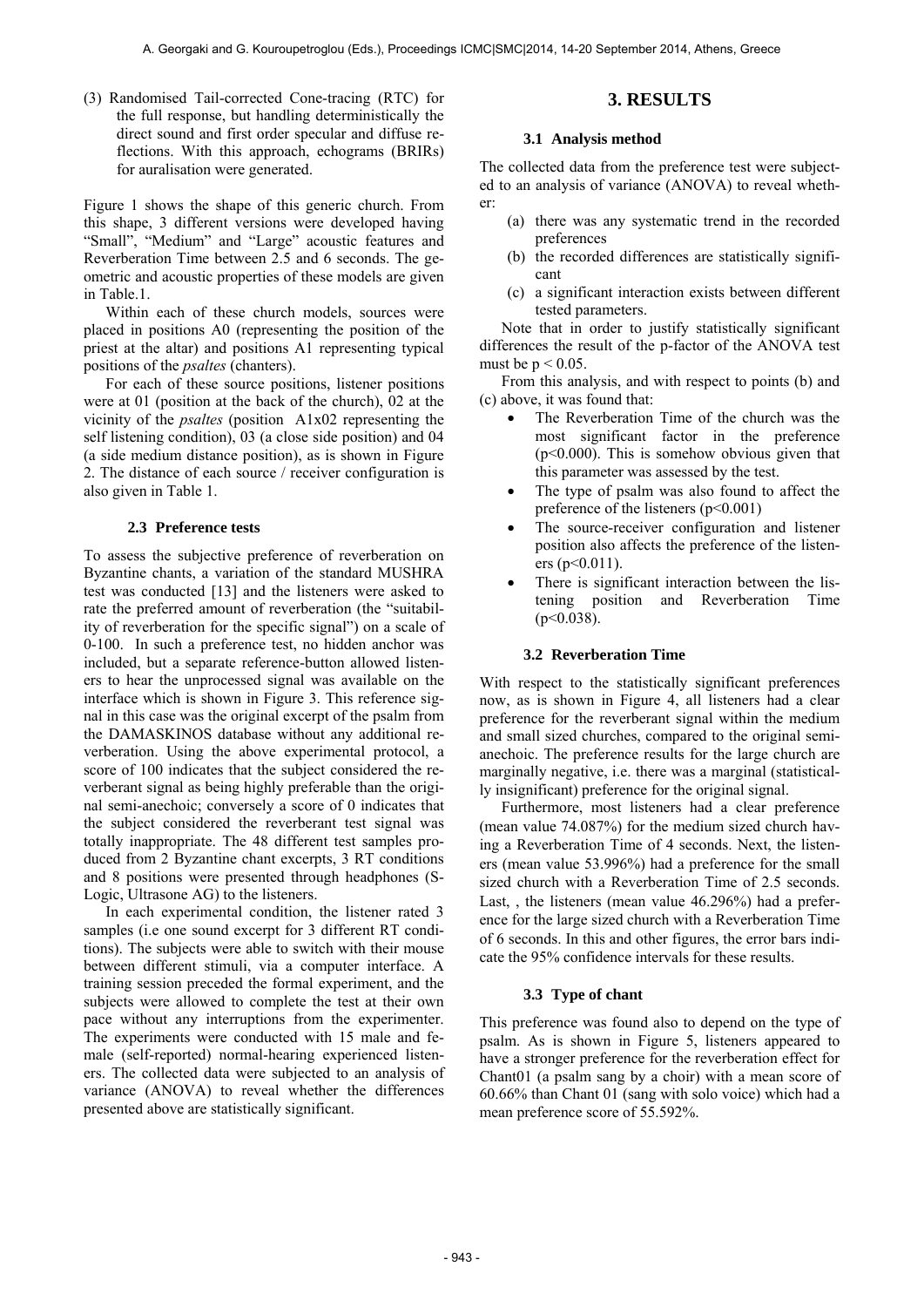## A. Georgaki and G. Kouroupetroglou (Eds.), Proceedings ICMC|SMC|2014, 14-20 September 2014, Athens, Greece



**Figure 1.** Side, top and 3-D views of the generic Byzantine church acoustical model.

|                                               | <b>Small</b>                                                                                                                 | Medium                                                                                                                       | Large                                                                                                                   |
|-----------------------------------------------|------------------------------------------------------------------------------------------------------------------------------|------------------------------------------------------------------------------------------------------------------------------|-------------------------------------------------------------------------------------------------------------------------|
| <b>Dimensions</b> $LxWxH(m)$                  | 50x40x17                                                                                                                     | 60x52x31                                                                                                                     | 78x71x42                                                                                                                |
| Volume $(m^3)$                                | 34000                                                                                                                        | 96720                                                                                                                        | 232596                                                                                                                  |
| <b>Reverberation Time (s)</b>                 | 2,5                                                                                                                          | 4                                                                                                                            | 6                                                                                                                       |
| Source $(Ax)$ Receiver $(0x)$<br>Distance (m) | A0 $01 = 33$<br>A0 $02 = 11.6$<br>A0 $03 = 14.3$<br>A0 $04 = 31.6$<br>A1 $01 = 31.6$<br>A1 02=self-listening<br>A1 $03 = 26$ | A0 $01 = 43$<br>A0 $02 = 11.6$<br>A0 $03 = 12.8$<br>A0 $04 = 39.3$<br>A1 $01 = 38.3$<br>A1 02=self-listening<br>A1 $03 = 18$ | A0 $01 = 63$<br>A0 $02 = 13$<br>A0 $03 = 20$<br>A0 $04 = 55.1$<br>A1 $01=69$<br>A1 02=self-listening<br>A1 $03 = 8.5$ m |
|                                               | A1 $04 = 24$                                                                                                                 | A1 $04 = 32$                                                                                                                 | A1 $04 = 48$ m                                                                                                          |

**Table 1**. Geometric, acoustic properties of different churches and simulated source / receiver distances.



**Figure 2.** Top view of the generic church acoustic model indicating source (Ax) and listener (0x) positions.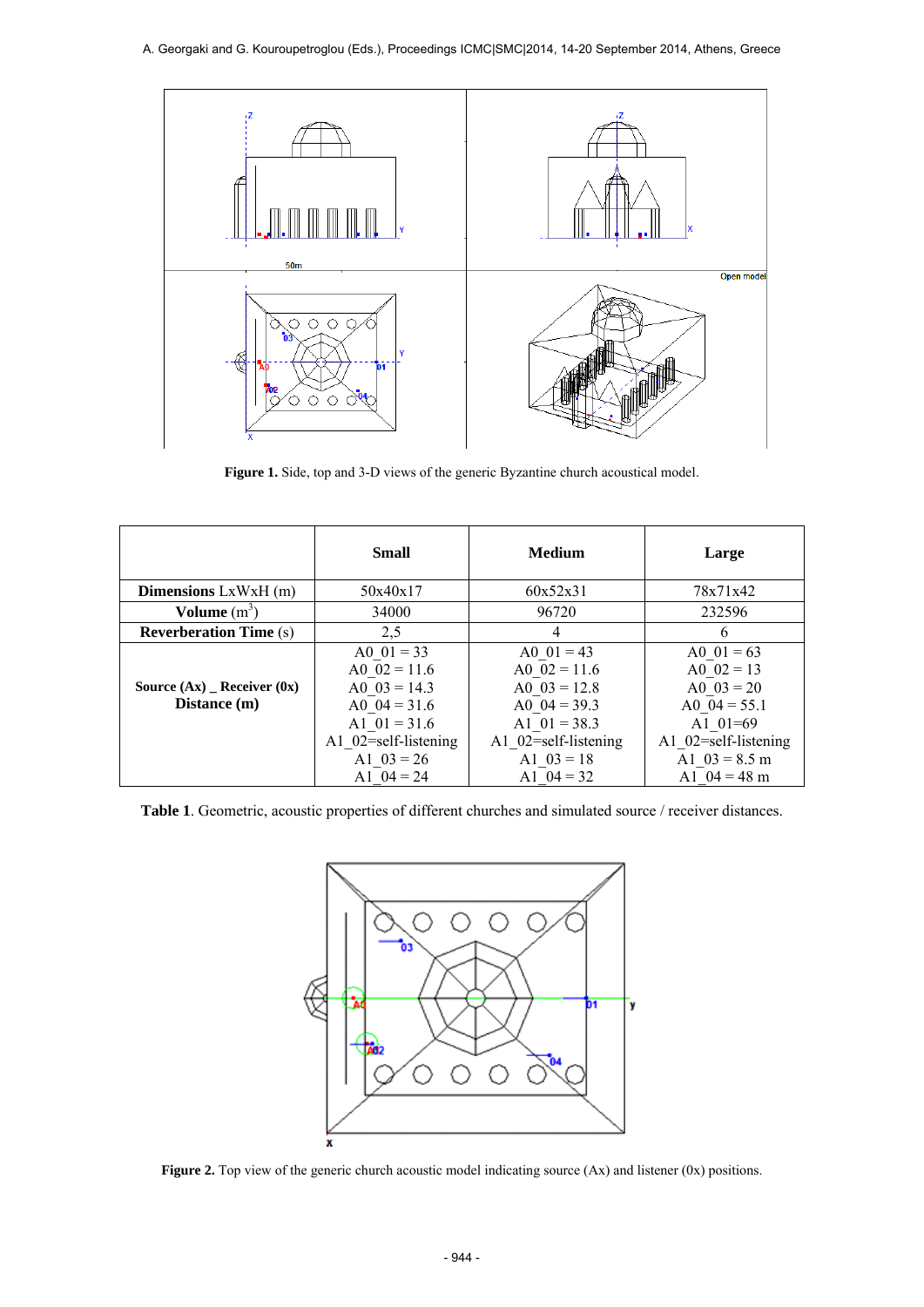

**Figure 3.** Listening test interface and user-controlled functions.



**Figure 4.** Mean rating of reverberation preference, as function of different church size and RT value



**Figure 5.** Mean rating of reverberation preference, as function of different chant.

## **3.4 Listening position**

With respect to the source / receiver configuration, the mean results (over all churches) are shown in Figure 6, noting with reference to Figure 2 and Table 1, that notation A0 indicates the source being located in the entrance of the *bema*, in front of the altar i.e. the typical position for the priest and A1 indicates positions where the chanters (*psaltes*) are located, at the *analogia*. In all listening positions, the preference for the reverberant chants was significant, but it appeared that listening at positions 03, a near side position (see Figure 2), produced the stronger preferences with a mean score of 63.5%. It is also significant to note the self-listening effect for the chanters, indicated by the configuration A1\_02, where there seems also to be a strong preference for the reverberation effect. Overall, distant listening positions (A0\_01, A0\_04, A1\_01 and A1\_04) did not receive favorable preference ratings.



**Figure 6.** Mean rating of reverberation preference, as function of different source / receiver position.

From these average results, it is also useful to consider in more detail the results for listening position in each church type, shown in Figure 7. As was discussed in Section 3.2, there is a strong preference for the reverberation generated by the medium sized church and for the position 03, but also significantly for position 02, i.e. for the close positions to the priest or chanters. In general, preference for the close listening positions (02,03) appeared to be rather similar, assuming that these were in the small or large church which had lower preference. However, as was also discussed previously, the self-listening effect for the chanters can be also very positive for such church reverberation. From this figure, it is also evident that for the large and highly reverberant church, the signal arriving at the more distance positions 01 and 04, appears to be less preferred than the original signal.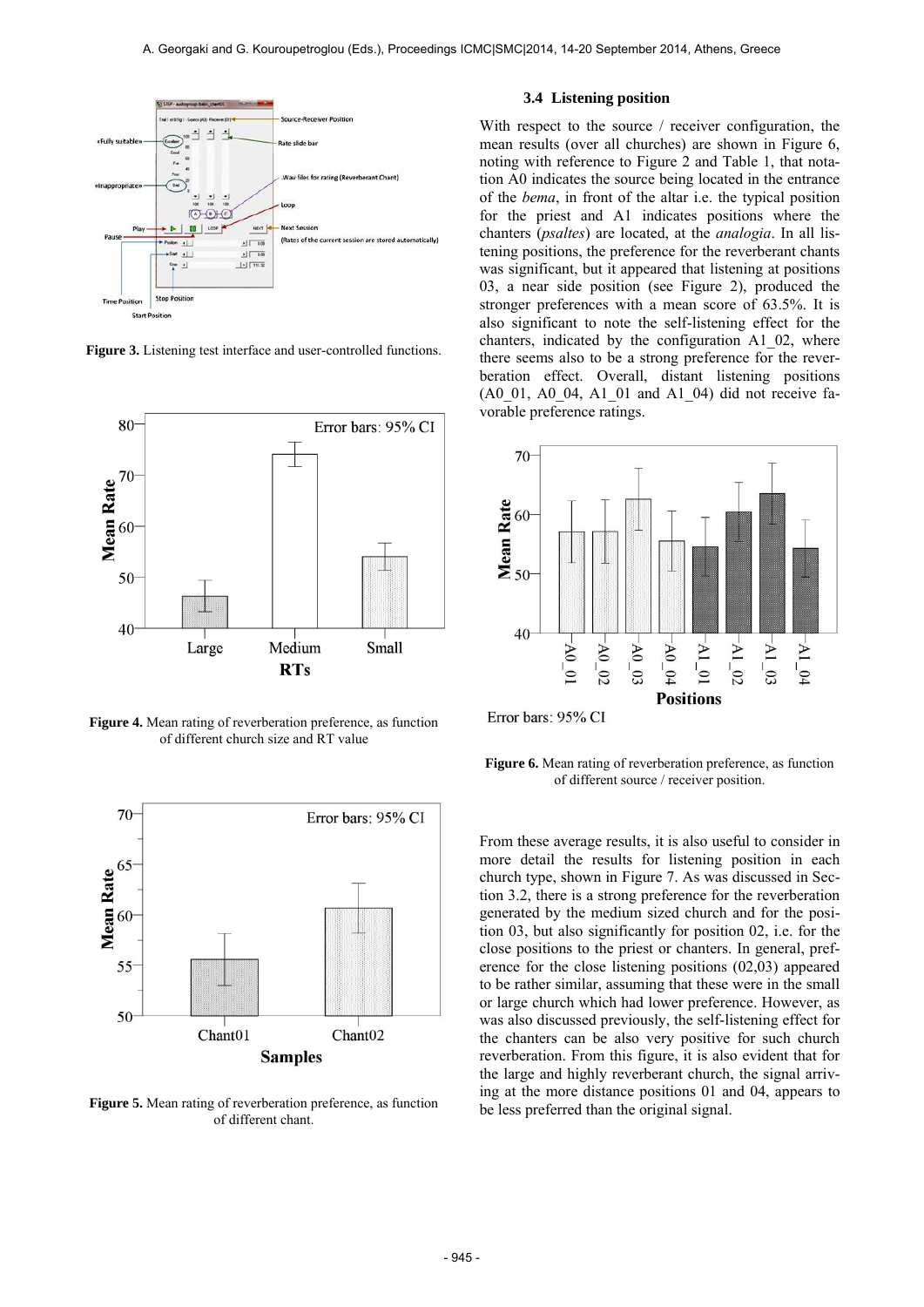

**Figure 7**. Rating of reverberation preference, as function of different source / receiver position and church size.

# **4. CONLUSIONS**

The current work generated realistic 3-dimensional reverberation from exact geometric shapes representing generic Byzantine churches. In those virtual acoustic environments, excerpts of Byzantine chants were reproduced, simulating different positions for binaural listening of the generated sound. Under such controlled experimental conditions, the preference for the generated reverberance for a sufficiently large sample of listeners was assessed via standardized statistical procedure.

The results of this work have reaffirmed the significant and positive effect of reverberation on the appreciation of Byzantine chants. As was also found before, listeners were able to discriminate the different reverberation characteristics on such chants and overall had a preference for the added reverberant character in comparison to the original semi-anechoic source. Furthermore, statistically significant differences were found for their preference for the Reverberation Time and church size, where most listeners had a clear preference with a mean value 74.087% for the medium sized church having a Reverberation Time of 4 seconds. Next in their preference with a mean value of 53.996% was for the small sized church with a Reverberation Time of 2.5 seconds. Last, the listeners (with mean value 46.296%) had expressed mixed

opinions for the large sized church with a Reverberation Time of 6 seconds. In such case it appears that excessive reverberation has a detrimental effect on the clarity of the reproduced chant which has been assessed as less positive by the majority of listeners.

However, the results have also shown some difference in preference ratings with respect to the musical form of each psalm, with the one based on choral chanting to be considered to be more benefited by the added reverberation.

The results have also shown a strong preference of the chanters themselves (*psaltes*) for the added reverberation which in practice would assist their performance. For such self-listening case, the preference for the added reverberation from the medium-sized church appeared to be over 77%, dropping to 55% for the reverberation of the large church and to 48% in the case of the small church. This indicates that the amount of reverberation added should be significant in order to be beneficial to the chanter when he is listening to his own voice in the church. Note that for the case of the small church, the chanter will mostly perceive amplified the spectral coloration imposed by early reflections since in this case small amount of late reverberation is generated due to the small-sized church.